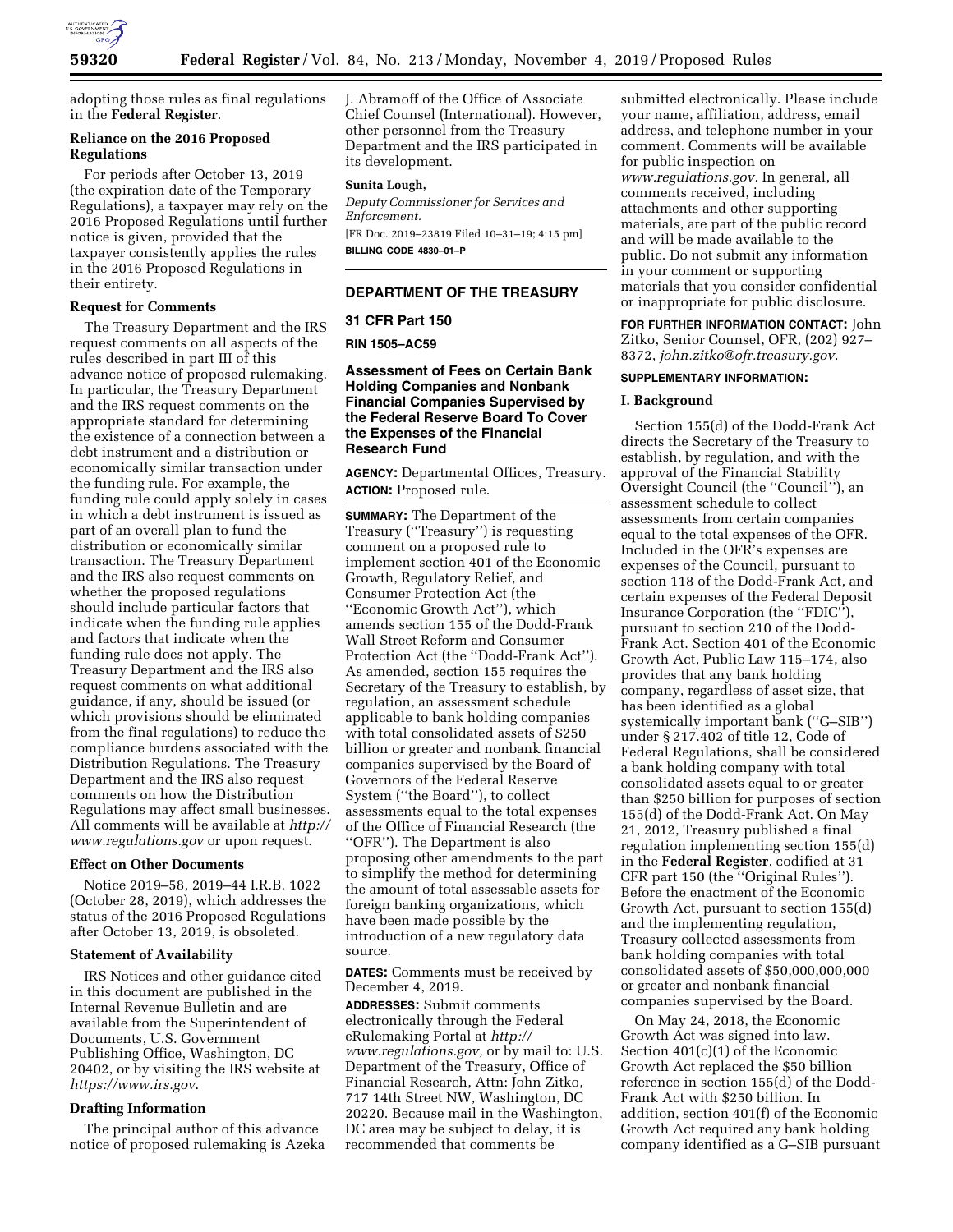to 12 CFR 217.402 to be considered a bank holding company with total consolidated assets equal to or greater than \$250 billion for purposes of section 155(d) of the Dodd-Frank Act. As a result of this statutory amendment, bank holding companies with less than \$250 billion in total consolidated assets that are not G–SIBs are not to be assessed under Dodd-Frank Act section 155(d).

The Economic Growth Act sets forth two different effective dates. For bank holding companies with total consolidated assets of less than \$100 billion, it became effective on May 24, 2018 (the date of enactment). For bank holding companies with total consolidated assets of \$100 billion or more and for G–SIBs, the effective date is November 24, 2019 (18 months after the date of enactment). This proposed rule is, in part, intended to implement section 401.

Under section 118 of the Dodd-Frank Act, the expenses of the Council are treated as expenses of, and are paid by, the OFR. In addition, under section 210 of the Dodd-Frank Act, certain implementation expenses of the FDIC associated with the FDIC's orderly liquidation authority are treated as expenses of the Council,<sup>1</sup> and the FDIC is directed to periodically submit requests for reimbursement to the Chairperson of the Council. The total expenses for the OFR therefore include the combined expenses of the OFR and the Council and certain expenses of the FDIC. All of these expenses are paid out of the Financial Research Fund (the ''FRF''), a fund managed by Treasury.

The Council was established by the Dodd-Frank Act to identify risks to U.S. financial stability, promote market discipline, and respond to emerging threats to the stability of the U.S. financial system. The Council is chaired by the Secretary of the Treasury, and its 15 members include all of the federal financial regulators, an independent member with insurance expertise appointed by the President, and state financial regulators.

The OFR was established within Treasury by the Dodd-Frank Act to support the Council and its member agencies. Among the OFR's key duties are:

• Collecting data on behalf of the Council and proving such data to the Council and member agencies;

• Standardizing the types and formats of data reported and collected;

• Performing research;

• Developing tools for risk measurement and monitoring; and

• Reporting to Congress and the public on the OFR's assessment of significant financial market developments and potential emerging threats to U.S. financial stability.

#### **II. This Proposed Rule**

Under this proposed rule, Treasury would implement the changes to the FRF assessments required by the Economic Growth Act. The proposed rule would also make certain other amendments to 31 CFR part 150 to simplify the method for determining the amount of total assessable assets for certain entities and would remove outdated references to the initial assessment period, which concluded in 2013, and other non-substantive changes to add clarifying or remove redundant language.

Treasury is seeking comments on all aspects of this proposed rulemaking.

# *a. Determination of Assessed Companies*

To impose assessments under section 155 of the Dodd-Frank Act, Treasury must identify companies that are subject to the assessment. As described in the Original Rules, and below, Treasury works closely with the Board to determine the population of assessed companies.

The original text of Dodd-Frank Act section 155(d) required assessments to be collected from bank holding companies with total consolidated assets of \$50 billion or greater and nonbank financial companies supervised by the Board. The Economic Growth Act raised the asset threshold for bank holding companies to \$250 billion and also stated that a bank holding company, regardless of asset size, that has been identified as a G–SIB under § 217.402 of title 12, Code of Federal Regulations, shall be considered a bank holding company with total consolidated assets equal to or greater than \$250 billion for purposes of section 155(d) of the Dodd-Frank Act.

Accordingly, we are proposing changes to the definitions of ''Assessed Company'' and ''Total Assessable Assets'' in 12 CFR 150.2, as well as the deletion of a reference to foreign banking organizations with less than \$50 billion in 12 CFR 150.5, in accordance with the clear mandate of the Economic Growth Act with respect

to an increase in the asset threshold from \$50 billion to \$250 billion and the inclusion of G–SIBs within the scope of companies subject to assessments under section 155.

# *b. Determination of Total Assessable Assets*

# i. Foreign Banking Organizations

At the time of adoption of the Original Rules, there was no single regulatory reporting form that provided a foreign banking organization's total assets of combined U.S. operations, including its U.S. branches, agencies, and subsidiaries. The preamble to the Original Rules specifically noted the possibility that reporting requirements for foreign banking organizations would change over time and that the list of reports would need to be adjusted.2 To allow for the possibility of these changes, the Original Rules did not include a list of specific reference reports for foreign banking organizations, in contrast to U.S. bank holding companies. It was noted that calculating banking organizations' total assets of combined U.S. operations based on multiple reports could result in double-counting.3 The preamble to the Original Rules stated that Treasury would make every effort to avoid double-counting, consulting with the Board and the affected firms as necessary, and that any questions could be addressed through the appeals process.4

After the adoption of the Original Rules, the Board modified its form FR Y–7Q by adding a line item for reporting the total combined assets of a foreign banking organization's U.S. operations. Line item 6 of part 1A of FR Y–7Q now requires reporting of the total combined assets of a top-tier foreign banking organization's U.S.-domiciled affiliates, branches, and agencies, excluding intercompany balances and intercompany transactions between those entities to the extent such items are not already eliminated in consolidation.5 Accordingly, to simplify the method for determining the amount of total assessable assets for foreign banking organizations and to adopt an approach for foreign banking organizations that is comparable to the approach under the Original Rules for U.S. bank holding companies, we are proposing changes to the definition of

<sup>1</sup>Under Section 210(n)(10)(C) of the Dodd-Frank Act the term implementation expenses ''(i) means costs incurred by [the FDIC] beginning on the date of enactment of this Act, as part of its efforts to implement [Title II] that do not relate to a particular covered financial company; and (ii) includes the costs incurred in connection with the development of policies, procedures, rules, and regulations and other planning activities of the [FDIC] consistent with carrying out [Title II].''

<sup>2</sup> 77 FR 29890 (May 21, 2012).

<sup>3</sup> 77 FR 29888–89 (May 21, 2012).

<sup>4</sup> 77 FR 29889 (May 21, 2012).

<sup>5</sup>See Federal Reserve, The Capital and Asset Report for Foreign Banking Organizations—FR Y– 7Q, available at *[https://www.federalreserve.gov/](https://www.federalreserve.gov/reportforms/forms/FR_Y-7Q20190331_f.pdf) [reportforms/forms/FR](https://www.federalreserve.gov/reportforms/forms/FR_Y-7Q20190331_f.pdf)*\_*Y-7Q20190331*\_*f.pdf.*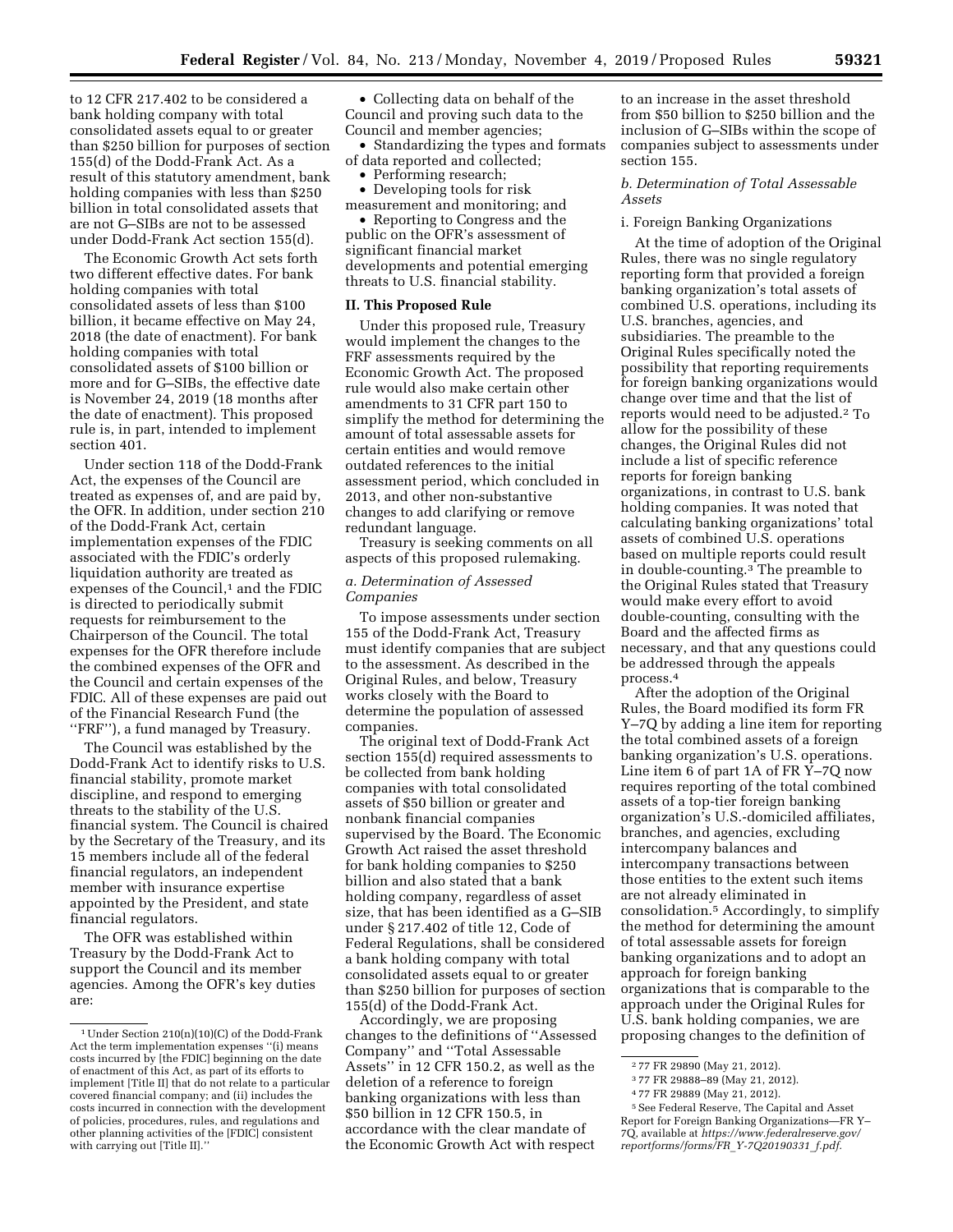''total assessable assets'' by specifying that the calculation of a foreign banking organization's total assessable assets shall be based on the data reported in the FR Y–7Q.

ii. Timing of Determination Dates, Billing, and Collection

Under the Original Rules, assessments are semiannual. On the specified determination date before each assessment period, Treasury determines the pool of assessed companies, which receive confirmation statements. After any appeals, assessments are debited from assessed companies' accounts on the assessment payment date.

The Original Rules generally use a period of four calendar quarters to measure the total assessable assets of both U.S. and foreign entities for assessments. Thus, for the assessment period with a November 30 determination date, total assessable assets are based on the company's regulatory filings for the fourth quarter of the previous calendar year and the first three quarters of the same calendar year. For the assessment period with a May 31 determination date, total assessable assets are based on the company's filings for the last three quarters of the previous year and the first quarter of the same calendar year.

Both the Federal Reserve's form FR Y–9C, which the Original Rules require to be used to determine total assessable

assets of U.S. bank holding companies, and the FR Y–7Q, which we are now proposing to use to determine the total assessable assets of foreign banking organizations, are quarterly reports. Their filing deadlines, however, are asynchronous, as the FR Y–9C generally must be filed within 40 calendar days after each calendar quarter,6 and the FR Y–7Q generally must be filed within 90 calendar days after the quarter ends. The timing of updated reports therefore varies. For example, on the determination date of May 31 under the Original Rules, the FR Y–9C reports are already available for Q1 of the same year, but Q1 reports on FR Y–7Q are not due until approximately one month later (June 29).

To enable consistency in the timing of determining assessable assets for U.S. and foreign entities we are proposing to move each of the two semiannual determination dates one month earlier. Accordingly, the first determination date in each calendar year would be April 30 instead of the current May 31, and the second determination date would be October 31, instead of November 30. This proposed change would enable each assessment to be based on companies' filings for the last two calendar quarters of the previous year and the first two quarters of the current calendar year for assessment periods with an October 31

determination date, and all four quarters of the previous calendar year for assessment periods with an April 30 determination date.

Consistent with Treasury's existing process, before each assessment period, after determining the pool of assessed companies and publishing an assessment fee rate, Treasury will calculate the assessment fee for each assessed company, send an electronic billing notification to each assessed company, and, on the assessment payment date, initiate a direct debit to each company's account through *[www.pay.gov](http://www.pay.gov)* to collect the assessments. Treasury proposes to retain the existing process, with one additional month added to the beginning of each cycle, as described above, while keeping the existing dates for the notice of fees, billing, and payment. In order to provide additional clarity as to when redetermination requests must be received from companies wishing to appeal their status as an assessed company or the total assessable assets that the Department has determined will be used for calculating the company's assessment, Treasury proposes to amend the reference to such date in 12 CFR 150.6(b) from ''one month'' to ''30 calendar days.''

The table below shows approximate dates of the proposed assessment billing and collection process:

| Assessment period                                                | Determination<br>date | Confirmation<br>statement date            | Redetermination<br>request deadline                            | Initial response to<br>redetermination<br>request                  | Publication of<br>notice of fees*         | Billing date                               | Payment date                               |
|------------------------------------------------------------------|-----------------------|-------------------------------------------|----------------------------------------------------------------|--------------------------------------------------------------------|-------------------------------------------|--------------------------------------------|--------------------------------------------|
| 1st semiannual as-<br>sessment period<br>(April-Sep-<br>tember). | October 31            | November 15 (or<br>next business<br>day). | 30 calendar days<br>from date of<br>Confirmation<br>Statement. | 21 calendar days<br>from receipt of<br>Redetermination<br>Request. | February 15 (or<br>next business<br>day). | March 1 (or prior<br>business day).        | March 15 (or next<br>business day).        |
| 2nd semiannual as-<br>sessment period<br>(October-March).        | April 30              | May 15 (or next<br>business day).         | 30 calendar days<br>from date of<br>Confirmation<br>Statement. | 21 calendar days<br>from receipt of<br>Redetermination<br>Request. | August 15 (or next<br>business day).      | September 1 (or<br>prior business<br>day). | September 15 (or<br>next business<br>day). |

\* Rate published in the Notice of Fees.

The timeframe for sending confirmation statements and receiving appeals would remain the same. Specifically, confirmation statements would continue to be mailed no later than 15 calendar days after the determination date, and appeals by assessable companies would continue to be due one month later. In addition to promoting consistent measurements of U.S. and foreign entities, as noted above, adding a month to the beginning of the FRF assessments cycle would also afford assessed companies additional time to address appeals and make payment arrangements, and would provide Treasury additional time to

calculate assessments and administer the billing process.

### **III. Administrative Law Matters**

### *a. Regulatory Flexibility Act*

Congress enacted the Regulatory Flexibility Act (the "RFA") to address concerns related to the effects of agency rules on small entities.7 Treasury is sensitive to the impact its rules may impose on small entities. The RFA requires agencies either to provide an initial regulatory flexibility analysis with a proposed rule for which general

notice of proposed rulemaking is required, or to certify that the proposed rule will not have a significant economic impact on a substantial number of small entities.<sup>8</sup>

Under regulations issued by the Small Business Administration, a ''small entity'' includes those firms within the ''Finance and Insurance'' sector with asset sizes that vary from \$7.5 million in assets to \$550 million or less in assets.9 For purposes of the RFA, entities that are banks are considered small entities if their assets are less than or equal to \$550 million.

 $^{\rm 6}$  Reports as of December 31 are due 45 calendar days later.

<sup>7</sup> 5 U.S.C. 601 *et seq.* 

<sup>8</sup> 5 U.S.C. 603(a).

<sup>9</sup> 13 CFR 121.201.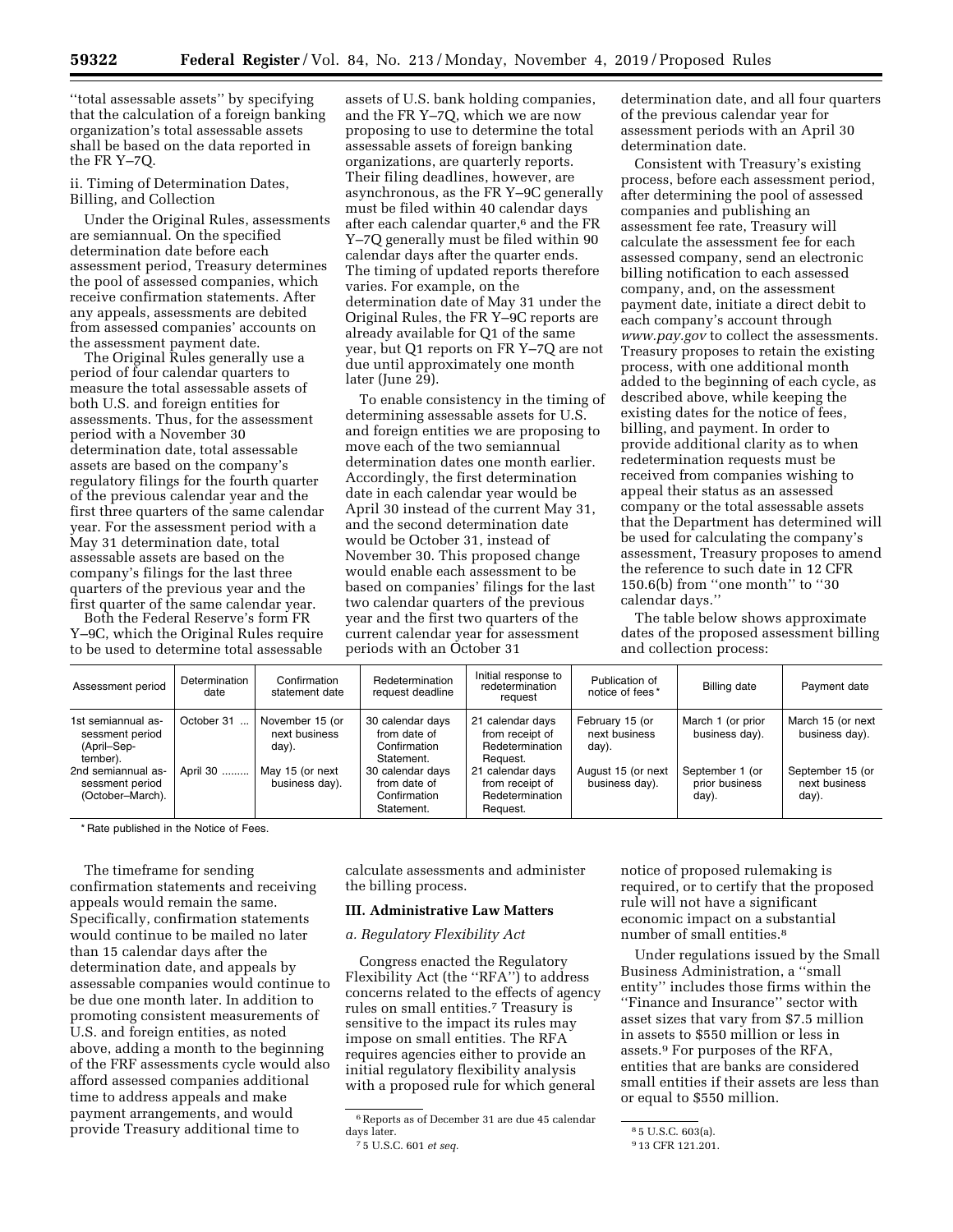As discussed above, under section 155 of the Dodd-Frank Act, as amended by the Economic Growth Act, only bank holding companies with more than \$250 billion in total consolidated assets, G– SIBs, and nonbank financial companies supervised by the Board will be subject to assessments under this proposed rule. As such, this proposed rule will not apply to small entities and a regulatory flexibility analysis is not required.

Pursuant to the Regulatory Flexibility Act, 5 U.S.C. 605(b), it is hereby certified that this proposed rule will not, if promulgated, have a significant economic impact on a substantial number of small entities.

### *b. Paperwork Reduction Act*

We estimate that there are certain direct costs associated with complying with these rules. On a one-time basis, assessed entities would be required to set up a bank account for fund transfers and provide the required information to Treasury through an information collection form. The form includes bank account routing information and contact information for the individuals at the company that will be responsible for setting up the account and ensuring that funds are available on the billing date. We estimate that approximately 20 companies could be affected, and that completing the form and submitting it to Treasury would take approximately 15 minutes. The aggregate paperwork burden is estimated at 5.0 hours. However, all of these companies have already established an account for payments or collections to the U.S. government pursuant to the Original Rules.

On a semiannual basis, assessed companies have the opportunity to review the confirmation statement and assessment bill. The Original Rules do not require the companies to conduct this review, but do permit it. We anticipate that at least some of the companies will conduct reviews, in part because the cost associated with it is very low.

The collection of information contained in this proposed rule has been submitted to the Office of Management and Budget (OMB) for review under the requirements of the Paperwork Reduction Act, 44 U.S.C. 3507(d).

Organizations and individuals desiring to submit comments concerning the collection of information in the proposed rule should direct them to: U.S. Office of Management and Budget, Attn: Desk Officer for the Department of the Treasury, Office of Information and Regulatory Affairs, Washington, DC 20503, or by email to

*oira*\_*[submission@omb.eop.gov.](mailto:oira_submission@omb.eop.gov)* A copy of the comments should also be sent to Treasury at the addresses previously specified. Comments on the collection of information should be received by January 3, 2020.

Treasury specifically invites comments on: (a) Whether the proposed collection of information is necessary for the proper performance of the mission of Treasury, and whether the information will have practical utility; (b) the accuracy of the estimate of the burden of the collections of information (see below); (c) ways to enhance the quality, utility, and clarity of the information collection; (d) ways to minimize the burden of the information collection, including through the use of automated collection techniques or other forms of information technology; and (e) estimates of capital or start-up costs and costs of operation, maintenance, and purchase of services to maintain the information.

The information collections are included in § 150.6.

*c. Regulatory Planning and Review (Executive Orders 12866 and 13563)* 

This rule is not a significant regulatory action as defined in section 3(f) of Executive Order 12866 as supplemented by Executive Order 12563.

#### **List of Subjects in 31 CFR Part 150**

Bank holding companies, Financial Research Fund, Nonbank financial companies.

■ For the reasons set forth in the preamble, Treasury proposes to revise title 31, part 150, of the Code of Federal Regulations to read as follows:

# **PART 150—FINANCIAL RESEARCH FUND**

#### Sec.

- 150.1 Scope.<br>150.2 Definit
- Definitions.
- 150.3 Determination of assessed companies.
- 150.4 Calculation of assessment basis.<br>150.5 Calculation of assessments. Calculation of assessments.
- 150.6 Notice and payment of assessments.

**Authority:** 12 U.S.C. 5345; 31 U.S.C. 321; 12 U.S.C. 5365 *note* (Section 401(d), Pub. L. 115–174, 132 Stat. 1358; Section 401(f), Pub. L. 115–174, 132 Stat. 1359).

#### **§ 150.1 Scope.**

The assessments contained in this part are made pursuant to the authority contained in 12 U.S.C. 5345.

### **§ 150.2 Definitions.**

As used in this part:

*Assessed company* means: (1) A bank holding company that has \$250 billion or more in total assessable assets; or

(2) A bank holding company, regardless of asset size, that has been identified as a global systemically important bank holding company under § 217.402 of title 12, Code of Federal Regulations; or

(3) A nonbank financial company that the Council has determined under section 113 of the Dodd-Frank Act shall be supervised by the Board.

*Assessment basis* means, for a given assessment period, an estimate of the total expenses that are necessary or appropriate to carry out the responsibilities of the OFR and the Council as set out in the Dodd-Frank Act (including an amount necessary to reimburse reasonable implementation expenses of the Corporation that shall be treated as expenses of the Council pursuant to section 210(n)(10) of the Dodd-Frank Act).

*Assessment fee rate,* with regard to a particular assessment period, means the rate published by the Department for the calculation of assessment fees for that period.

*Assessment payment date* means: (1) For any assessment period ending on March 31 of a given calendar year, September 15 of the prior calendar year; and

(2) For any assessment period ending on September 30 of a given calendar year, March 15 of the same year.

*Assessment period* means:

(1) Any period of time beginning on October 1 and ending on March 31 of the following calendar year; or

(2) Any period of time beginning on April 1 and ending on September 30 of the same calendar year.

*Bank holding company* means: (1) A bank holding company as defined in section 2 of the Bank Holding Company Act of 1956 (12 U.S.C. 1841); or

(2) A foreign banking organization. *Board* means the Board of Governors

of the Federal Reserve System. *Corporation* means the Federal

Deposit Insurance Corporation. *Council* means the Financial Stability

Oversight Council.

*Department* means the Department of the Treasury.

*Determination date* means:

(1) For any assessment period ending on March 31 of a given calendar year,

April 30 of the prior calendar year; and (2) For any assessment period ending on September 30 of a given calendar year, October 31 of the prior calendar year.

*Dodd-Frank Act* means the Dodd-Frank Wall Street Reform and Consumer Protection Act.

*Foreign banking organization* means a foreign bank or company that is treated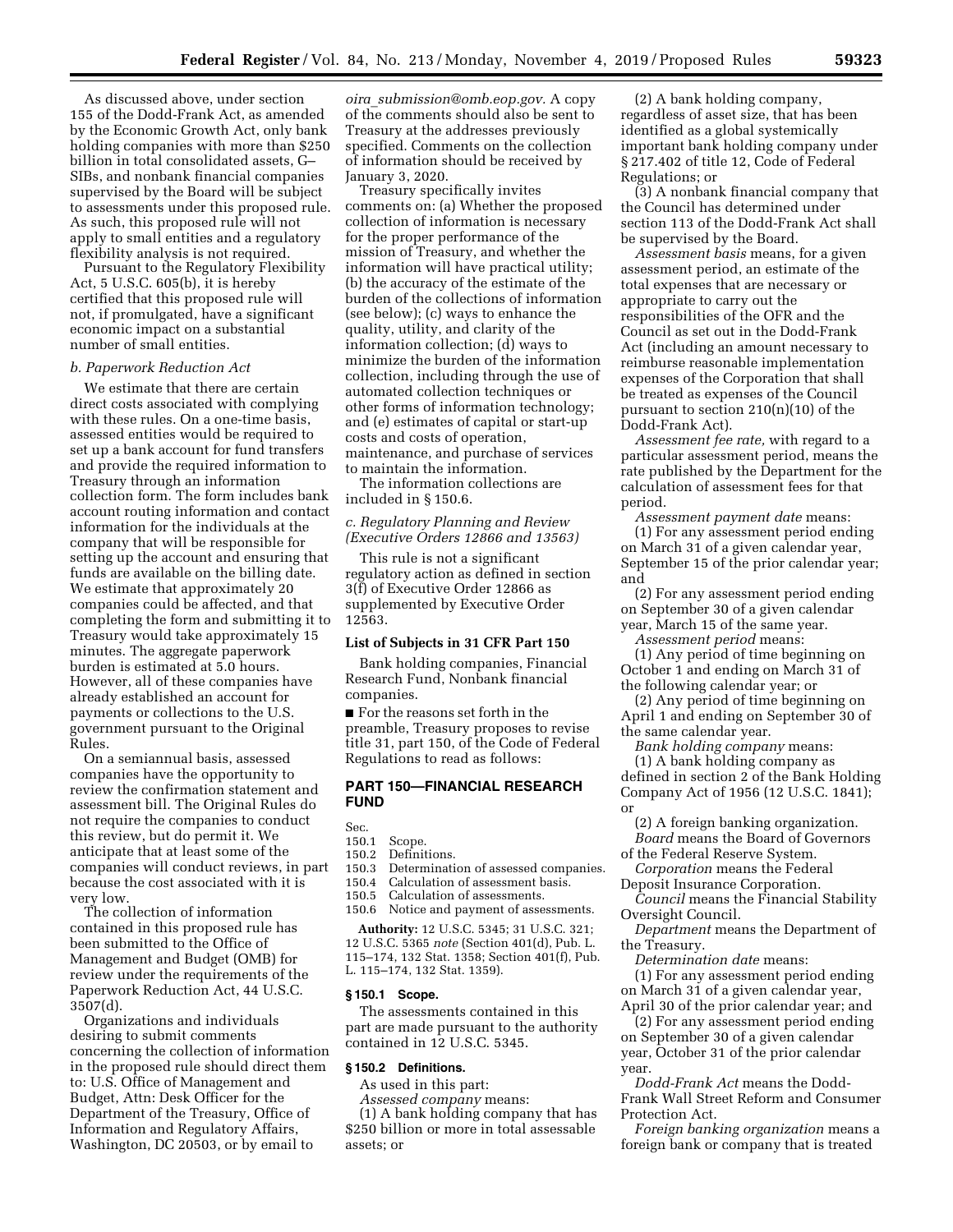as a bank holding company for purposes of the Bank Holding Company Act of 1956, pursuant to section 8(a) of the International Banking Act of 1978 (12 U.S.C. 3106(a)).

*OFR* means the Office of Financial Research established by section 152 of the Dodd-Frank Act.

*Total assessable assets* means:

(1) For a bank holding company other than a foreign banking organization, the average of the company's total consolidated assets for the four quarters preceding the relevant determination date, as reported on the bank holding company's four most recent Consolidated Financial Statements for Bank Holding Companies—FR Y–9C filings;

(2) For any foreign banking organization, the average of the company's total assets of combined U.S. operations for the four quarters preceding the relevant determination date, as reported on the foreign banking organization's four most recent quarterly Capital and Asset Report for Foreign Banking Organizations—FR Y–7Q filings, or, if the foreign banking organization only files such form annually, the average of the two most recent annual filings on such form; or

(3) For a nonbank financial company that the Council has determined under section 113 of the Dodd-Frank Act shall be supervised by the Board, either the average of the company's total consolidated assets for the four quarters preceding the relevant determination date, if the company is a U.S. company, or the average of the total assets of the company's combined U.S. operations for the four quarters preceding the relevant determination date, if the company is a non-U.S. company.

### **§ 150.3 Determination of assessed companies.**

(a) The determination that a bank holding company or a nonbank financial company is an assessed company will be made by the Department.

(b) The Department will apply the following principles in determining whether a company is an assessed company:

(1) For tiered bank holding companies for which a holding company owns or controls, or is owned or controlled by, other holding companies, the assessed company shall be the top-tier, regulated holding company.

(2) In situations where more than one top-tier, regulated bank holding company has a legal authority for control of a U.S. bank, each of the toptier regulated holding companies shall be designated as an assessed company.

(3) In situations where a company has not filed four consecutive quarters of the financial reports referenced above for the most recent quarters (or two consecutive years for annual filers of the FR Y–7Q or successor form), such as may be true for companies that recently converted to a bank holding company, the Department will use, at its discretion, other financial or annual reports filed by the company, such as Securities and Exchange Commission (SEC) filings, to determine a company's total consolidated assets.

(4) In situations where a company does not report total consolidated assets in its public reports or where a company uses a financial reporting methodology other than U.S. generally accepted accounting principles (GAAP) to report on its U.S. operations, the Department will use, at its discretion, any comparable financial information that the Department may require from the company for this determination.

(c) Any company that the Department determines is an assessed company on a given determination date will be an assessed company for the entire assessment period related to such determination date, and will be subject to the full assessment fee for that assessment period, regardless of any changes in the company's assets or other attributes that occur after the determination date.

# **§ 150.4 Calculation of assessment basis.**

For each assessment period, the Department will calculate an assessment basis that shall be sufficient to replenish the Financial Research Fund to a level equivalent to the sum of:

(a) Budgeted operating expenses for the OFR for the applicable assessment period;

(b) Budgeted operating expenses for the Council for the applicable assessment period;

(c) Budgeted capital expenses for the OFR for the 12-month period beginning on the first day of the applicable assessment period;

(d) Budgeted capital expenses for the Council for the 12-month period beginning on the first day of the applicable assessment period; and

(e) An amount necessary to reimburse reasonable implementation expenses of the Federal Deposit Insurance Corporation as provided under section 210(n)(10) of the Dodd-Frank Act.

### **§ 150.5 Calculation of assessments.**

(a) For each assessed company, the Department will calculate the total assessable assets in accordance with the definition in § 150.2.

(b) The Department will allocate the assessment basis to the assessed companies in the following manner:

(1) Based on the sum of all assessed companies' total assessable assets, the Department will calculate the assessment fee rate necessary to collect the assessment basis for the applicable assessment period.

(2) The assessment payable by an assessed company for each assessment period shall be equal to the assessment fee rate for that assessment period multiplied by the total assessable assets of such assessed company.

#### **§ 150.6 Notice and payment of assessments.**

(a) No later than fifteen calendar days after the determination date, the Department will send to each assessed company a statement that:

(1) Confirms that such company has been determined by the Department to be an assessed company; and

(2) States the total assessable assets that the Department has determined will be used for calculating the company's assessment.

(b) If a company that is required to make an assessment payment for a given assessment period believes that the statement referred to in paragraph (a) of this section contains an error, the company may provide the Department with a written request for a revised statement. Such request must be received by the Department via email within 30 calendar days and must include all facts that the company requests the Department to consider. The Department will respond to all such requests within 21 calendar days of receipt thereof.

(c) No later than the 14 calendar days prior to the payment date for a given assessment period, the Department will send an electronic billing notification to each assessed company, containing the final assessment that is required to be paid by such assessed company.

(d) For the purpose of making the payments described in § 150.5, each assessed company shall designate a deposit account for direct debit by the Department through *[www.pay.gov](http://www.pay.gov)* or successor website. No later than the later of 30 days prior to the payment date for an assessment period, or [EFFECTIVE DATE OF THE FINAL RULE], each such company shall provide notice to the Department of the account designated, including all information and authorizations required by the Department for direct debit of the account. After the initial notice of the designated account, no further notice is required unless the company designates a different account for assessment debit